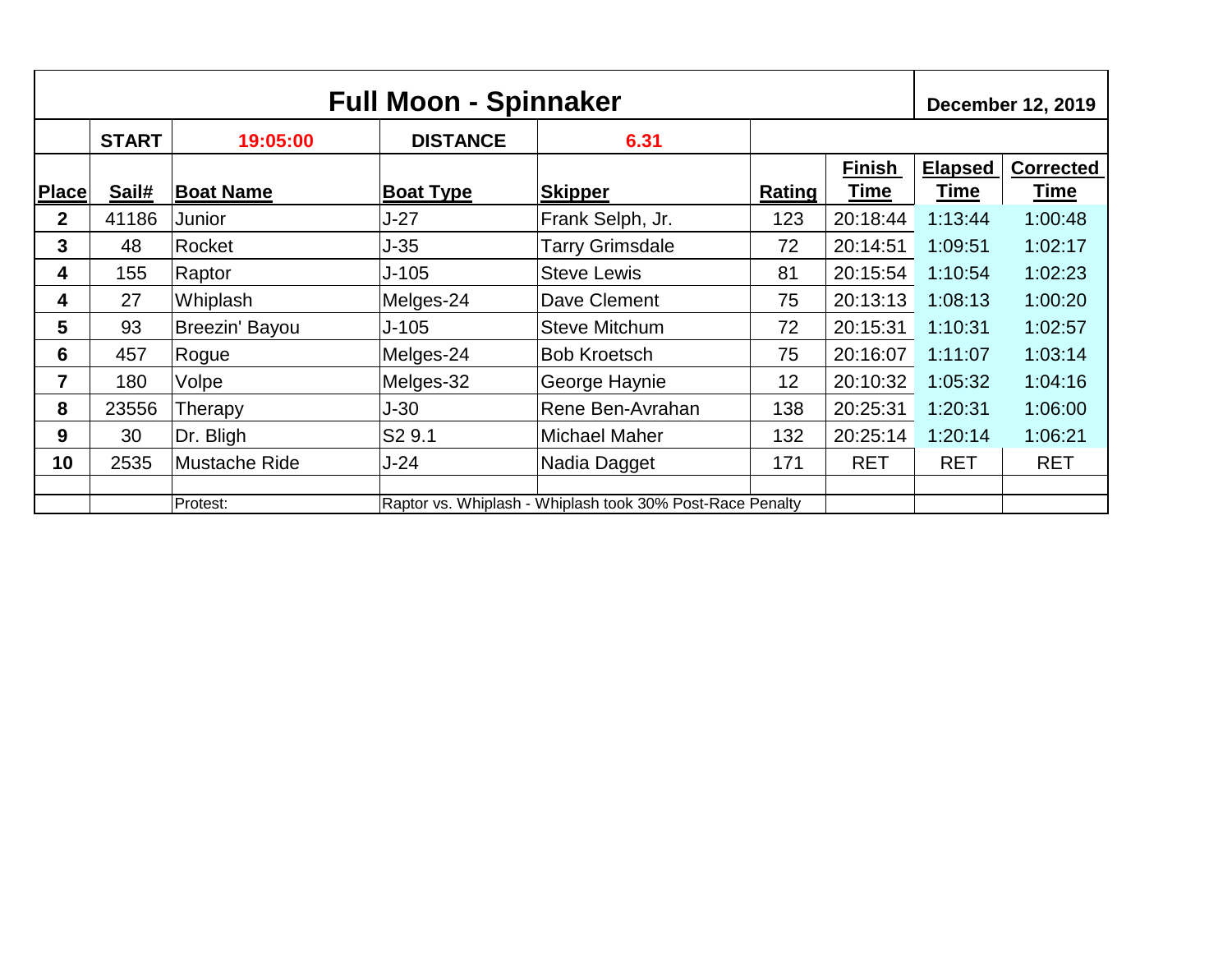| <b>Full Moon - Non-Spinnaker</b> |                  |                   |                  |                        |               | <b>December 12, 2019</b> |                |                  |
|----------------------------------|------------------|-------------------|------------------|------------------------|---------------|--------------------------|----------------|------------------|
|                                  | <b>START</b>     | 19:13:00          | <b>DISTANCE</b>  | 5.54                   |               |                          |                |                  |
|                                  |                  |                   |                  |                        |               | <b>Finish</b>            | <b>Elapsed</b> | <b>Corrected</b> |
| Place                            | Sail#            | <b>Boat Name</b>  | <b>Boat Type</b> | <b>Skipper</b>         | <b>Rating</b> | <b>Time</b>              | <u>Time</u>    | <u>Time</u>      |
|                                  | 4951             | <b>First Wind</b> | <b>CSY 44</b>    | <b>Art Cupps</b>       | 184           | 20:19:48                 | 1:06:48        | 0:49:49          |
| $\overline{2}$                   | H <sub>100</sub> | Another Road      |                  | Tim Ruman              | 174           | 20:19:08                 | 1:06:08        | 0:50:04          |
| 3                                | 53275            | Wings             | C&C 30           | Mike Danielson         | 210           | 20:24:39                 | 1:11:39        | 0:52:16          |
| 4                                | 244              | ∣Chamame          | C&C 36           | <b>Tim Rutherford</b>  | 180           | 20:23:37                 | 1:10:37        | 0:54:00          |
| 5                                | 283              | Komus             | Morgan-24        | <b>Rusty Shenk</b>     | 241           | 20:30:49                 | 1:17:49        | 0:55:34          |
| 6                                | 124              | Mazel             |                  | Jason Baruch           | 232           | 20:30:24                 | 1:17:24        | 0:55:59          |
| 7                                | 21               | Satori            | Catalina 425     | <b>Bill Van Emburg</b> | 123           | 20:23:20                 | 1:10:20        | 0:58:59          |